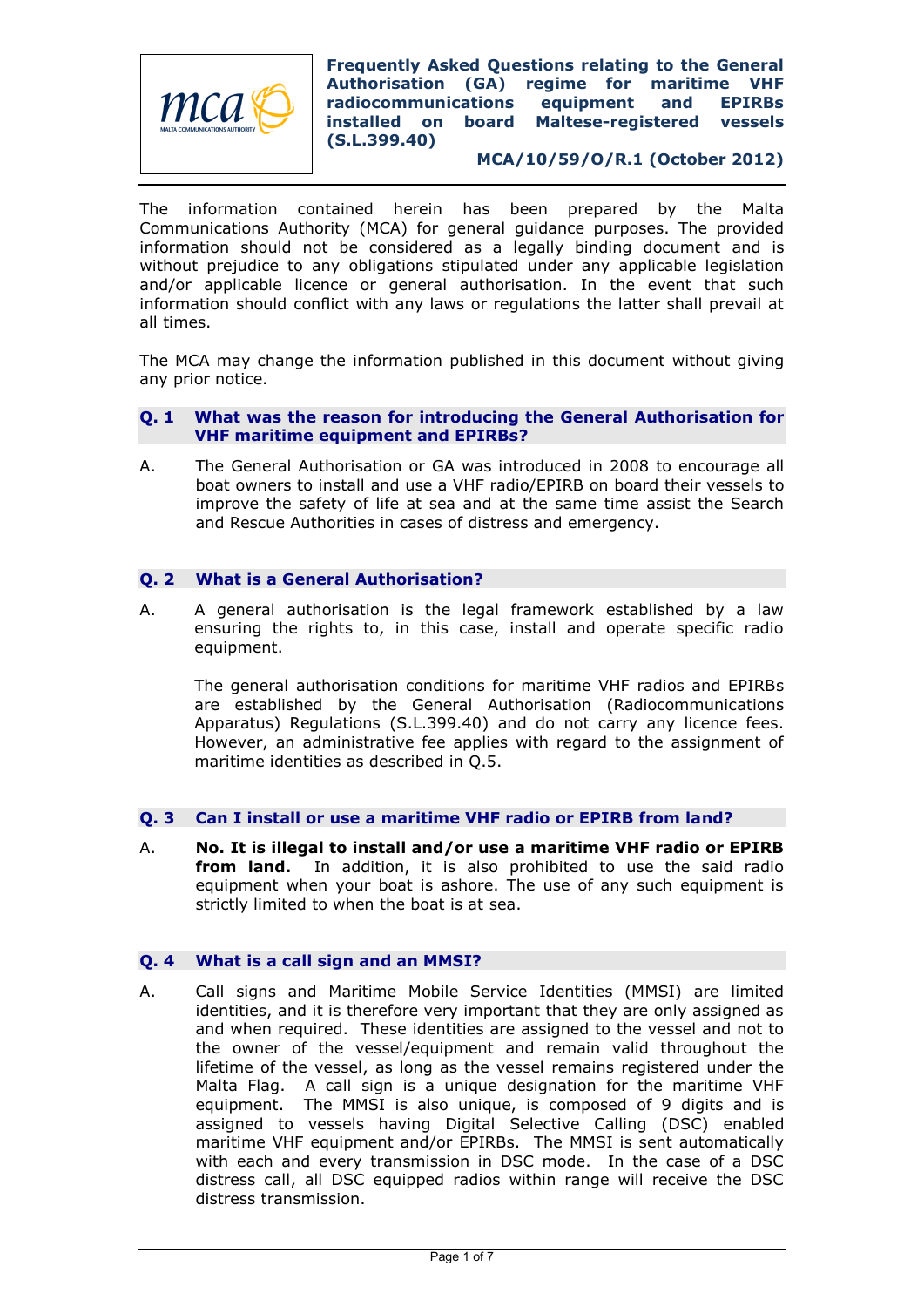#### **Q. 5 What do I have to do when I purchase a new maritime VHF radio or EPIRB from a local dealer?**

- A. When you purchase such equipment from a local dealer:
	- A notification form to be made available by the dealer would need to be completed. The purpose of this form is to be assigned with the applicable maritime identities (MMSI and/or call sign). A copy of your ID card and a copy of your vessel's valid vessel registration certificate should be made available to the dealer to be attached to the notification form.
	- Generally, the duly completed form together with the abovementioned documentation are sent by the dealer to the MCA (in case of all "S" registered and fishing vessels under 6 meters in overall length), or to Transport Malta (in case of "Valletta" registered vessels).
	- As soon as the above-mentioned documentation is received, either the MCA or Transport Malta (TM) will contact you for being assigned with the said identities.
	- If the vessel has never been assigned with a Maltese call sign and/or MMSI, the vessel will be assigned with a call sign/MMSI as appropriate.
	- The assignment of a call sign/MMSI carries a one-time payment of €55.
	- The relevant entity will provide you with a certificate indicating which call sign/MMSI has been assigned to your vessel. If you have applied for an MMSI, you will then need to take the certificate and the VHF radio/EPIRB to the relevant dealer for being programmed with the assigned identity.

The procedure relating to equipment not purchased from a local dealer is available in Q.12.

## **Q. 6 I am in possession of / intend to purchase / have purchased a maritime handheld VHF DSC radio. What do I need to do?**

A. The procedure for registering this type of equipment is very similar to that described under Q.5 above with the only difference that identities are assigned to handheld VHF DSC radios and NOT to the vessel or its registered owner.

Each individual handheld VHF DSC radio is assigned by MCA/TM with a unique identity (not an MMSI) and this should be programmed into the said radio.

**A handheld VHF DSC radio should NEVER be programmed with the MMSI assigned to a vessel.**

## **Q. 7 I am in possession of a maritime handheld VHF DSC radio and already programmed it with the assigned identity. Should I strictly use my radio only from on board my vessel?**

A. No. Handheld VHF DSC radios may be used from on board any Malteseregistered vessel, on condition that the vessel from which it is being used is duly assigned with a call sign.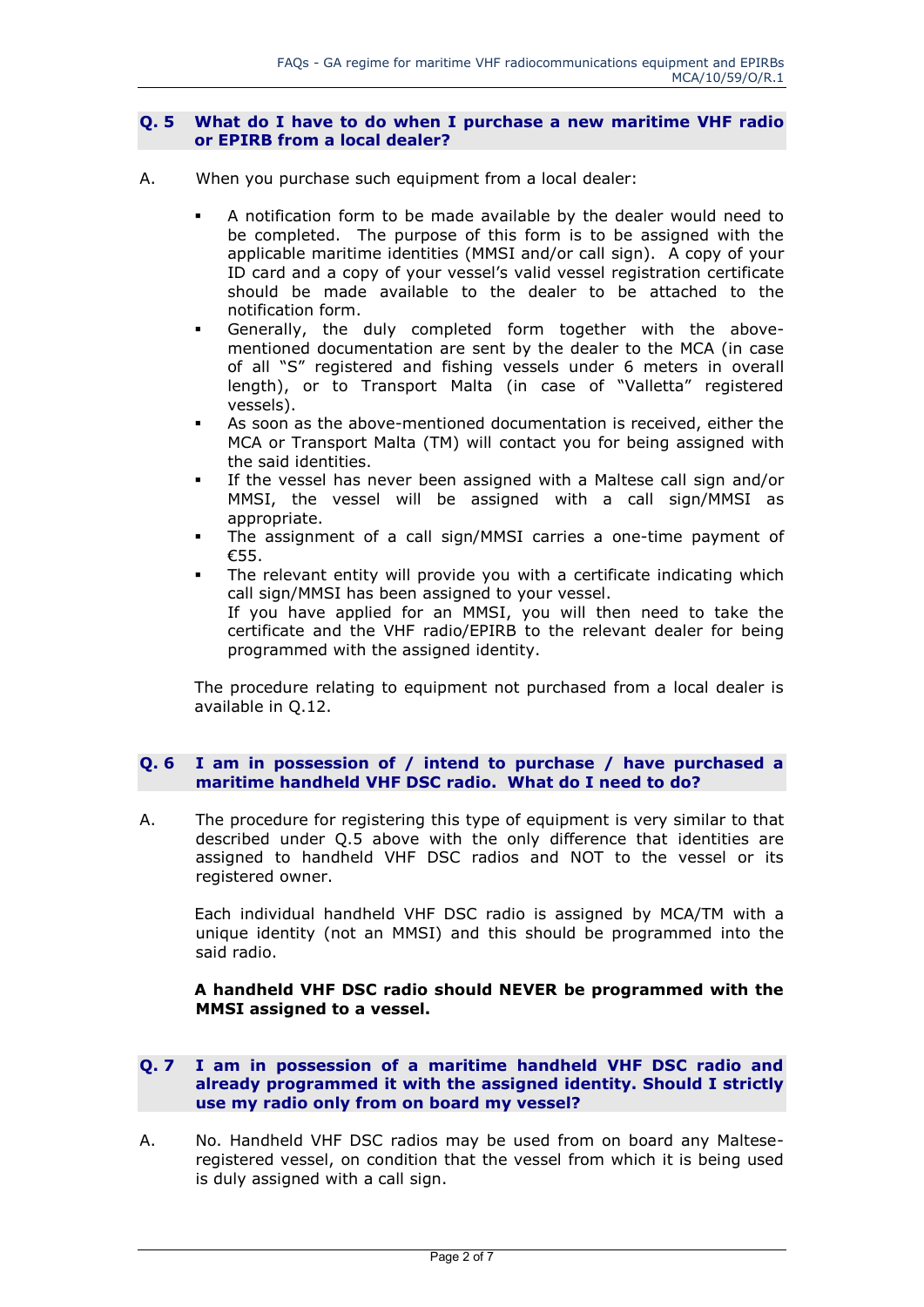It is to be stressed that in accordance with the General Authorisation, it **is illegal to use a maritime handheld VHF DSC radio from land.**

#### **Q. 8 What is the purpose of the emergency contact details ashore provided to MCA/TM?**

A. The details provided to MCA/TM are submitted to the Armed Forces of Malta (AFM) for situations involving search and rescue operations.

In this regard it should be ensured that these details are kept up-to-date to ensure an effective action by the AFM in search and rescue operations. Therefore, MCA/TM should **always** be notified when a vessel changes ownership or when the registered owner of a handheld VHF DSC radio is no longer in control of his/her radio equipment.

## **Q. 9 Can I apply for maritime identities<sup>1</sup> prior to purchasing my radio equipment?**

A. No. If you do not submit the required documentation to MCA/TM, the relevant maritime identities will not be assigned.

## **Q. 10 My vessel is already assigned with the required Maltese maritime identities. Will I need to pay for these identities?**

A. No. The new fee only applies to new assignments of maritime identities.

#### **Q. 11 Is there a limit on the number of VHF radios that I can install on board my vessel?**

A. No, however it is of utmost importance that you always follow the conditions of use set out in the general authorisation.

## **Q. 12 I intend to purchase my maritime radio equipment from abroad<sup>2</sup> . What do I have to do?**

A. The MCA strongly recommends that prior to procuring any radio equipment from abroad you contact our office for technical advice. This would minimise the risks of importing equipment which is not compliant with national legislation. After purchasing the equipment from abroad you need to follow the procedure set out in Q.13.

 $\overline{a}$ 

<sup>&</sup>lt;sup>1</sup> The term "maritime identities" refers to a Call Sign or MMSI or identity for a handheld VHF DSC radio.

 $2$  This relates to but is not limited to purchases from the Internet or radio equipment which is installed on board an imported vessel. Equipment which is not found to be compliant with the conditions of the General Authorisation cannot be allowed to be installed or used in Malta.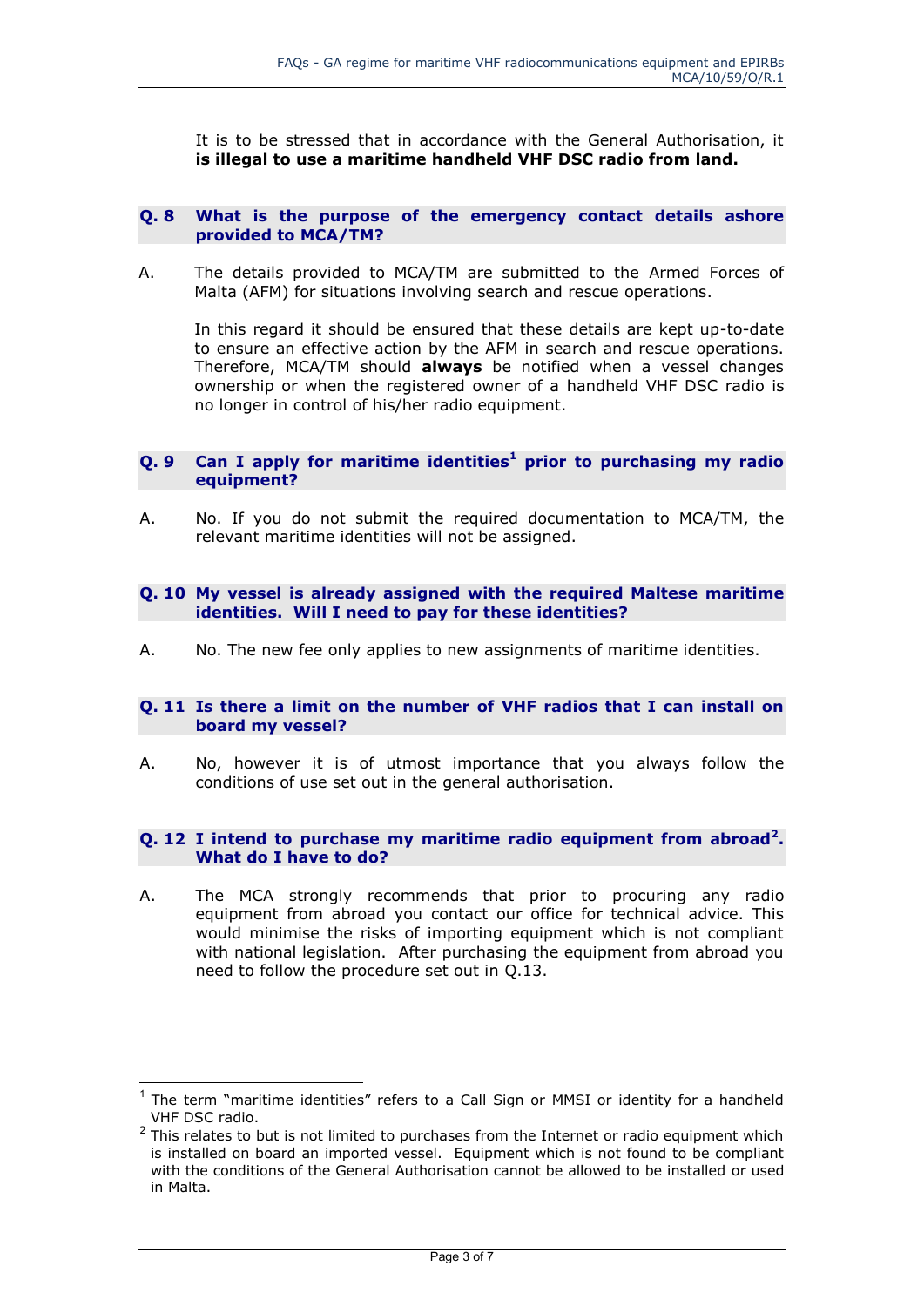## **Q. 13 I am already in possession of a VHF radio obtained from abroad. What do I have to do to get things in order and apply for the required maritime identities?**

A. First, it has to be established that your equipment complies with the relevant technical and regulatory conditions of the General Authorisation. This is carried out through basic tests on the equipment at the MCA labs. In this regard you should contact the MCA to set an appointment in order for the said tests to be carried out.

If the radio is found not to be compliant with the regulations, the said radio cannot be installed or used on board Maltese-registered vessels.

## **Q. 14 My VHF was purchased in an EU member state / was previously installed on a vessel registered under an EU flag. Can my radio be automatically be used in Malta?**

A. No. You must still follow the procedure under Q.13.

## **Q. 15 My VHF radio has been sealed by the MCA or the former Wireless Telegraphy Department. With the introduction of the GA am I allowed to break the seal and start using my radio?**

A. No. Due to technical reasons the sealing can only be broken by MCA officials. In this regard you should bring your VHF radio to the MCA for unsealing purposes. Your radio will then be tested at the MCA in order to ensure that it complies with the relevant technical and regulatory conditions of the General Authorisation.

# **Q. 16 I do not need to use my VHF radio anymore. Do I have to bring it to the MCA for sealing or destruction?**

A. No. You may still keep your radio but you have to comply with the conditions set out in the GA.

#### **Q. 17 I intend to sell my VHF radio (without the vessel) to third parties, do I still need to advise the Authority and fill in transfer letters etc?**

## A. **Remember that both call signs and MMSI are not transferable between vessels!**

If your radio is DSC enabled and is programmed with an MMSI, you are required to de-programme the said identity. If the vessel of the new owner has not been assigned with an MMSI, the new owner must apply for a new identity at the relevant entity.

Both you and the new owner do not need to complete any transfer letters.

If your equipment is a handheld VHF DSC radio, the new owner of the radio shall notify the MCA with his/her contact details as well as the emergency contact details ashore (see Q.8).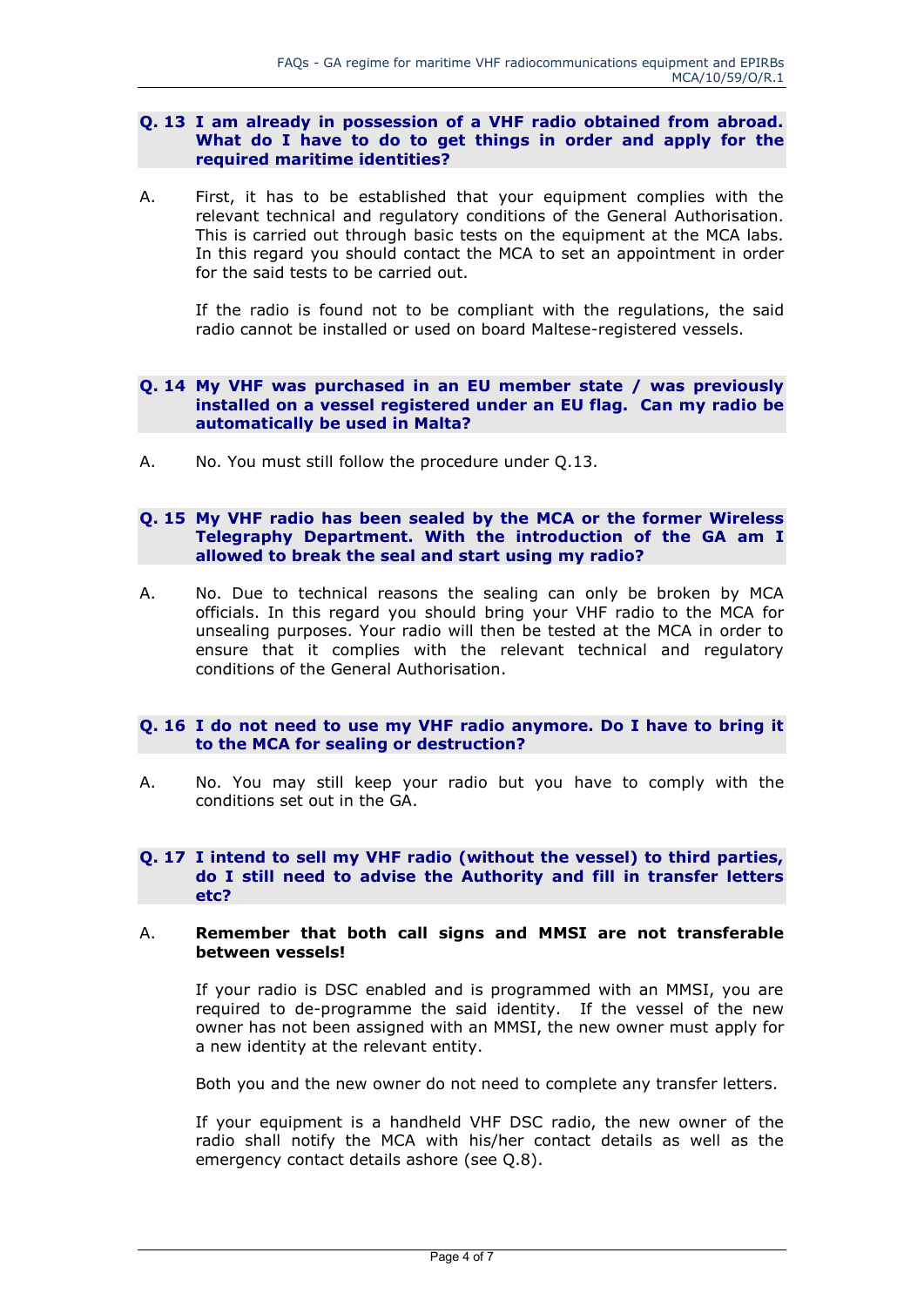#### **Q. 18 I intend to buy a VHF radio (without the vessel) from third parties, do I still need to advise the MCA and fill in transfer letters etc?**

## A. **It is very important that if the VHF radio is DSC enabled and is programmed with an MMSI belonging to another vessel, you confirm that the radio has been de-programmed from the MMSI assigned to the previous vessel**.

Once the MMSI assigned to the previous vessel has been de-programmed, you will then be able to program your radio with the MMSI assigned to your vessel. If your vessel has still not been assigned with an MMSI, you may apply for one at your respective registration authority.

No transfer letters are required, either by you or the previous owner.

If the equipment is a handheld VHF DSC radio you shall notify the MCA with your contact details as well as the emergency contact details ashore (see Q.8).

## **Q. 19 I intend to sell my VHF radio (together with the vessel) to third parties, do I still need to advise you and fill in transfer letters etc?**

#### A. **Always remember that both call signs and MMSI are assigned for the lifetime of a vessel – it is irrelevant if there are changes in ownership.**

In this case, the same call sign / MMSI will still apply. If the new owner intends to buy a new VHF DSC radio, the latter must be programmed with the already assigned MMSI. However, the new owner is strongly recommended to update either the MCA or TM with his/her emergency contact details ashore.

If your equipment is a handheld VHF DSC radio, the new owner of the radio shall notify the MCA with his/her contact details as well as the emergency contact details ashore (see Q.8).

## **Q. 20 Beside the VHF radio, I am also in possession of an MF/HF transceiver and/or satellite terminal. Does the GA apply to me?**

A. No. The current licensing procedures will still apply, i.e. your equipment will still need to be individually licensed. Such licences are issued by the Merchant Shipping Directorate of Transport Malta.

## **Q. 21 I have an MF/HF and/or satellite terminal. Do I have to pay for the required maritime identities?**

A. No. In this case, the administrative cost of assigning maritime identities is already covered by your annual radio licence fee.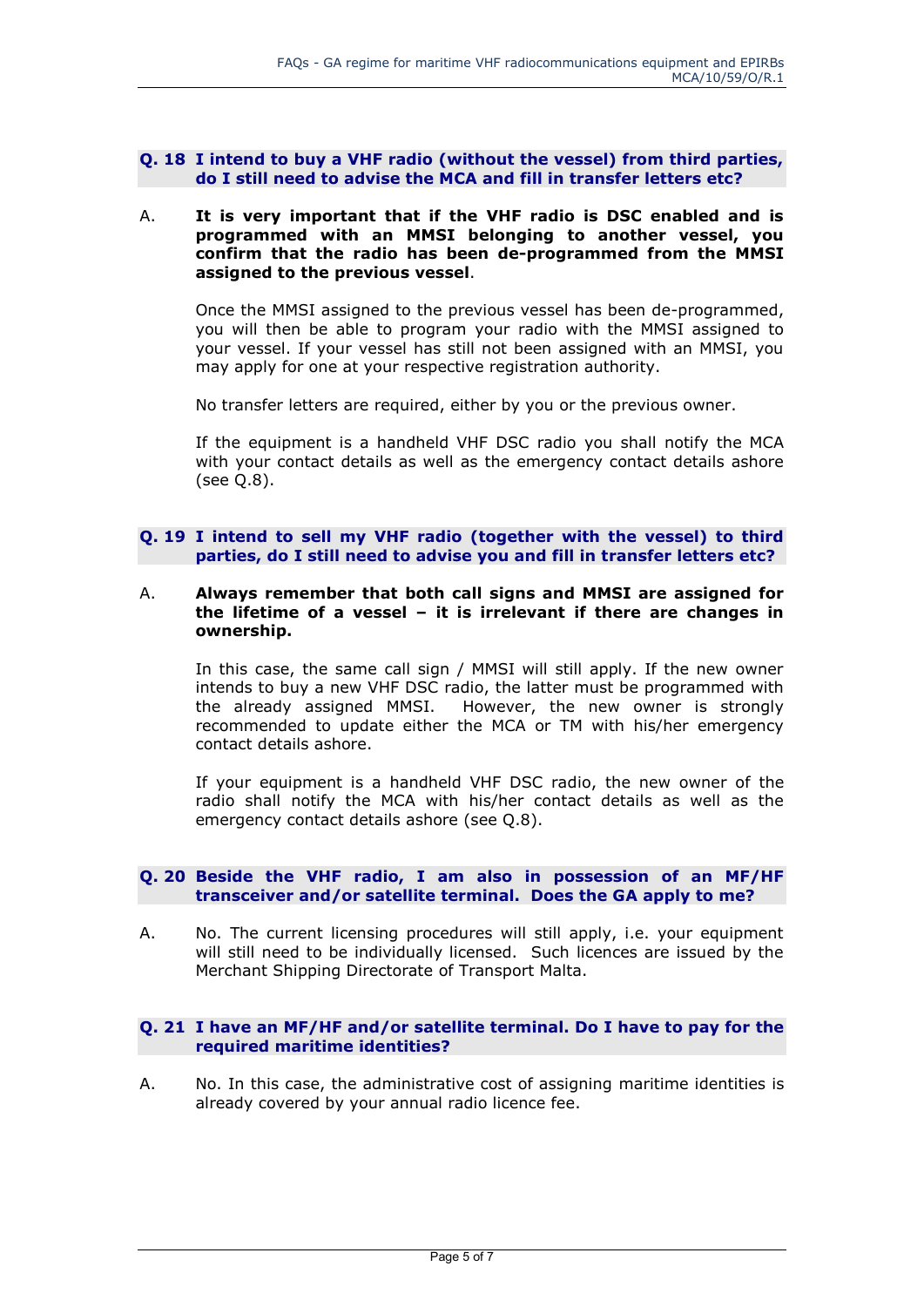#### **Q. 22 I am a ship agent and my foreign client is in possession of a provisional licence. Since my client is not technically competent, how can he decide if the GA applies to him or not?**

A. The ship owner must commission a survey report to be compiled by a competent technician / entity / surveyor which will identify the type of radio equipment installed on board.

#### **Q. 23 I have just registered a vessel under the Malta flag. The vessel was previously registered with a foreign flag and the radio equipment was purchased and installed abroad. What do I need to do?**

A. You should contact the MCA and make an appointment for your equipment to be tested. After the required tests are carried out, you will be given a test report, which will confirm or otherwise whether the said radio equipment may be used or not in Malta (see Q.13).

In these cases it is highly probable that if your equipment is DSC enabled, it is programmed with a foreign MMSI. In such cases you need to follow the procedure in Q.18. After you have been assigned with a Maltese MMSI you will need to have this identity programmed in your DSC enabled equipment and/or the EPIRB.

## **Q. 24 My marine VHF radio/EPIRB has been lost / stolen / is inoperable. Do I need to submit any documentation (e.g. police report / declaration)?**

A. No. There is no need to submit any documentation and you do not need to inform the Authority. In case of inoperable EPIRBs, it is advised to disconnect its battery in order to eliminate the risk of false alerts.

## **Q. 25 I am in possession of / intend to purchase / have purchased a satellite EPIRB. What do I need to do?**

- A. Owners of satellite EPIRBs must contact the Merchant Shipping Directorate within Transport Malta (TM) in order to register this equipment and if applicable, apply for an MMSI. This applies for *all* EPIRB owners even if the vessel is "S" registered or Fishing.
- **Note: If a vessel has been assigned with an MMSI for the VHF DSC radio, the same identity should be programmed in the EPIRB. A vessel may only be assigned with one Call Sign and one MMSI.**

**Once the EPIRB is programmed, the programming report should be sent to TM.**

#### **Q. 26 My marine VHF radio is programmed with a private frequency/ies assigned by the MCA. How is the introduction of the GA going to effect me?**

A. Your individual licence is still required since the General Authorisation does not apply to VHF equipment assigned with a private frequency/ies. Therefore the relevant licences fees as set out in the regulations would still need to be paid upon each anniversary of your licence.